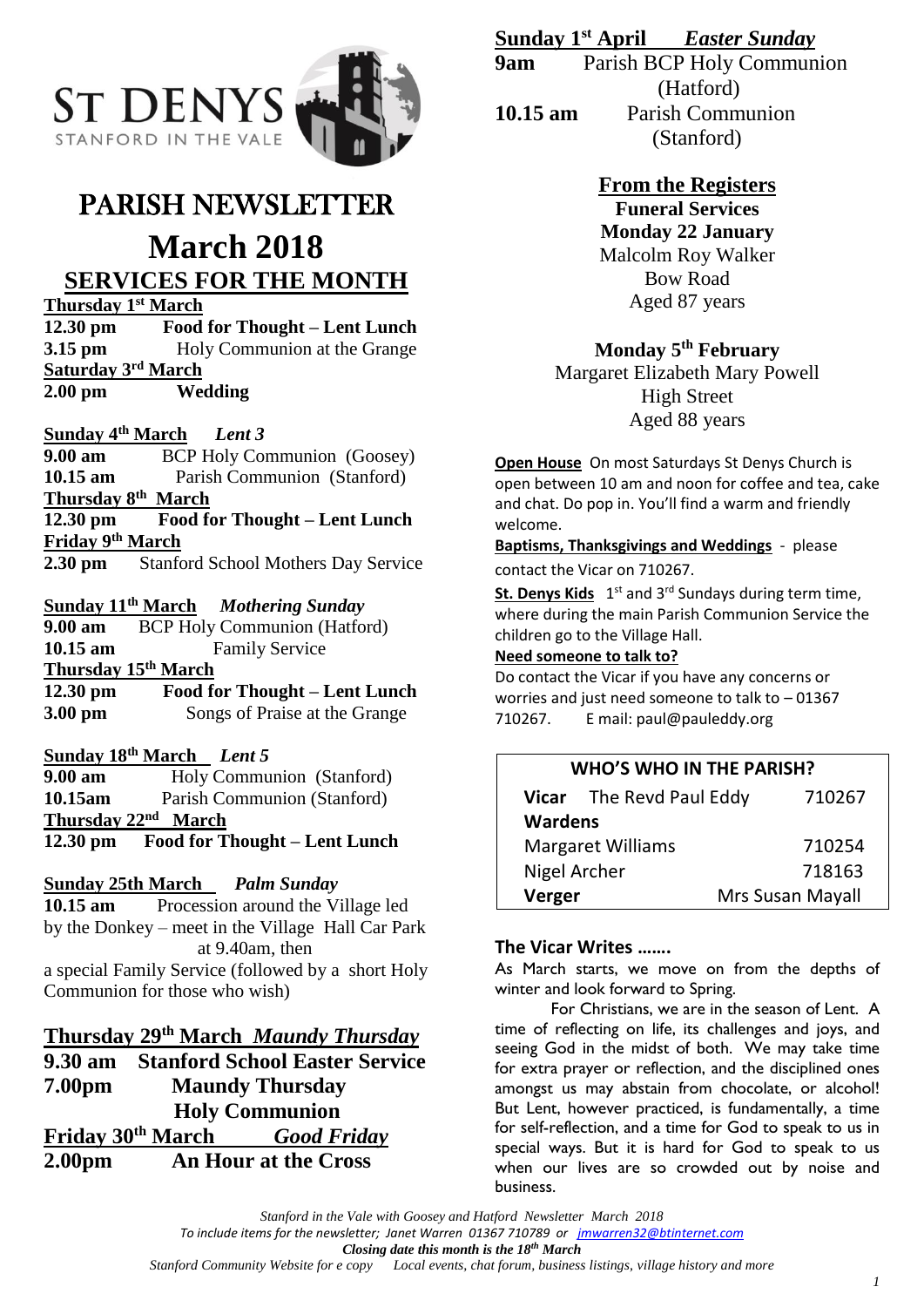As I write this piece, the main news on several newspapers is that KFC Restaurants in the UK are closed due to a shortage of chicken! This rather alarmed one of the staff behind the counter at the COOP in the village this morning, and I have to say, as someone partial to a good KFC, it was very sad news indeed.

But as I posted on Facebook this morning, just a reminder that St Denys Church is open 354 days of the year, as God's love for us never runs out. He is always open and available to hear us, and to speak to us. Whilst He can do that at any time of the day or night, and in any situation, many people find going someone quiet to reflect, think and pray – in whatever way you can – helpful.

So this Lent, why not take 30 minutes to pop into church and sit quietly and reflect on your life, your needs, your hopes, and in the silence, ask God to help and guide you?

A Blessed Lent to you all. Yours *Paul*

#### **Stanford Volunteer Taxi Service**

If you need transport for a medical appointment, please phone **MARJORIE GOODING 01367 710656** As much notice about any appointments makes things easier and more drivers would be greatly appreciated.

#### **Stanford Drama Group**

Stanford Drama Group would like to thank everyone who supported our recent production of 'Jack and the Beanstalk' and helped in making it a success. We hope you enjoyed watching as much as we enjoyed performing! Also, we would like to thank all the groups who gave up their hall bookings for us.

Lastly, we are always looking for new members to join our small but friendly, group – painters, prop makers, as well as performers and directors – in fact, jacks of all trades. If interested, we meet on Tuesday evenings in the Large Village Hall at 8.00pm or ring 01367 710789 for more information.

**Friday 2nd March St Denys Church invite you to** Come for a free, delicious **Afternoon Tea** in the **Village Hall** from **2.30-4.30pm** All welcome and bring a friend

## **Food For Thought During Lent Thursday 1 st, 8th, 15th, 22nd March**

*In the church, 12.30-1.30* Snack lunch of home-made soup and bread with a short interlude talk (10-15 mins.) All welcome

# **The next Parish Council Meeting is on Wednesday 7 th March in the large Village Hall at 7.30 pm All welcome**

### **Faringdon & District U3A**

Graham Carter, a local journalist and historian will talk about **Alfred Williams** in Faringdon Corn Exchange on **Thursday 8th March** at 2.30pm. Alfred Williams was a poet, author, historian, linguist and naturalist living in South Marston in the late 19th/early 20th century. Refreshments will be available after the talk. All members are welcome, but visitors will be required to contribute £1.50. Further details can be obtained from the chairman Peter Smith on 01367 241 241 or found on the website

[www.faringdondistrictu3a.wordpress.com](http://www.faringdondistrictu3a.wordpress.com/)

| <b>Fairtrade Stall</b>                           | Saturday 10 <sup>th</sup> March |
|--------------------------------------------------|---------------------------------|
| 10am - 12 noon                                   | St Denys' Church                |
| Fairtrade food, drink and gifts from the Mustard |                                 |
| Seed shop in Faringdon.                          |                                 |

## **Stanford Art Group Meeting**

**Monday 12th March 7.15pm**

Stanford Village Hall

A Review of Work. Attendees are welcome to bring along pieces of their work for some helpful and positive feedback and advice

Do you have an artwork unfinished? Would you like some friendly informal help? Non members welcome. £4 for non members, £2 members. All welcome. Why not come along and unleash your artistic side? No experience necessary.

For more details find Stanford Art Group on Facebook or ring David Morton 0[1367 71075](callto:+1367%207107)4

## **STANFORD IN THE VALE AND DISTRICT LOCAL HISTORY SOCIETY**

**Tuesday, March 13th** At Stanford Village Hall, in the Small Hall, Start time 7:45 p.m. **John Travis will give an illustrated talk based on his recent research entitled "Evacuees at Stanford in the Vale School during the Second World War"** Visitors welcome (£2 entrance).Refreshments and raffle. Further information: Contact Phil Morris, 01367 710285

*Stanford Community Website for e copy Local events, chat forum, business listings, village history and more*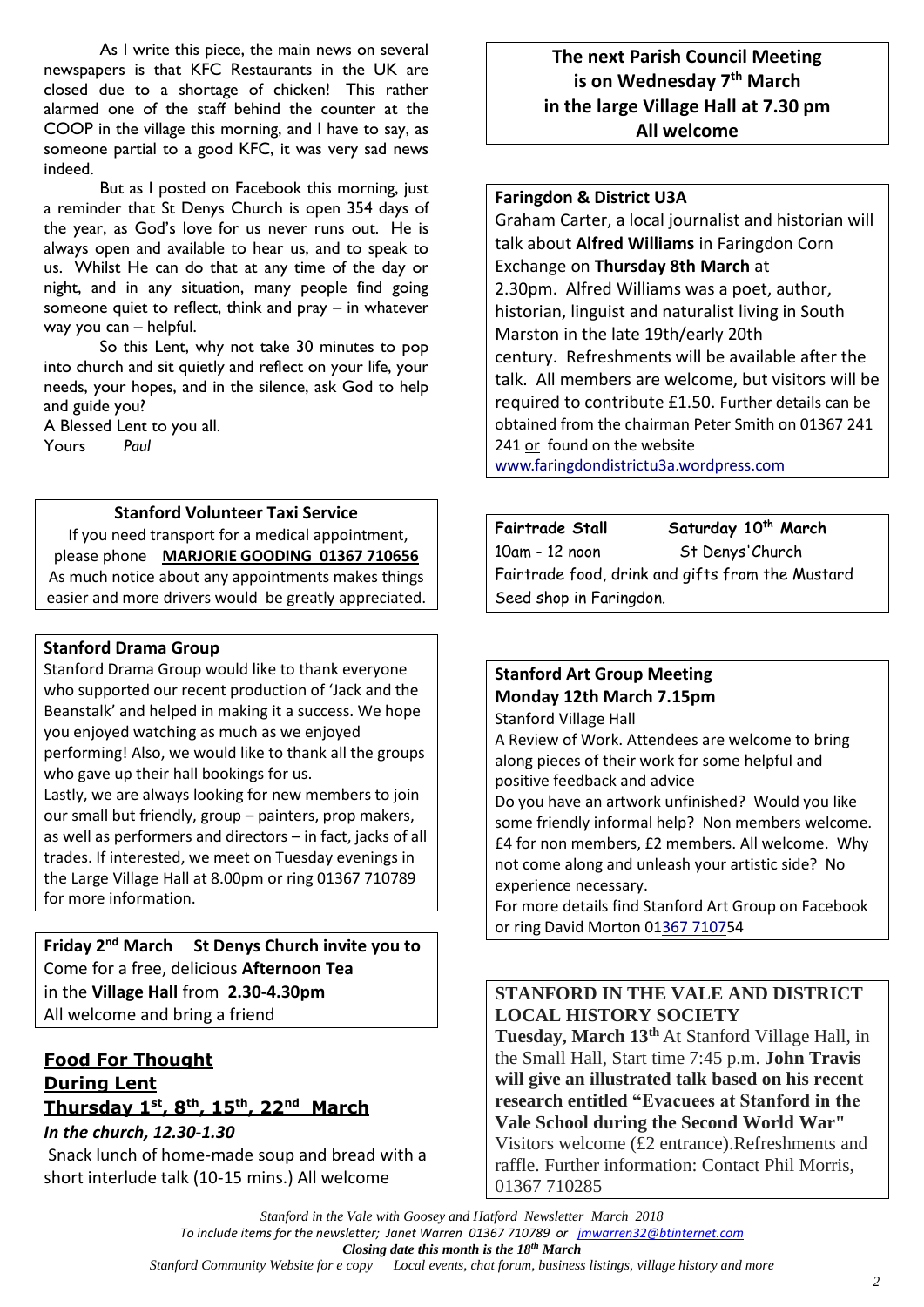# **IN NEED OF FUEL?**

TOP UP SPIRITUALLY AT THE STANFORD-IN-THE-VALE **FILLING STATION!** 

What is a Filling Station?

A new informal way of expressing the Christian faith. Using local mid-week monthly celebrations in unusual venues to support and strengthen our local Churches

Where and When:

The Vine, Mill Farm. Faringdon Road, Stanford in the Vale Oxon SN7 8NF

March 14th 2018 7.30pm to 9.00pm

Doors open from 7.00pm for coffee and cake

For more information visit the website or contact me directly: www.thefillingstation.org.uk or Chris Weatherall on 07775 564131 or 01367 710208

## **Cast On! Knitting and Crochet Group**

Fun, friendly and free. We meet every 2nd and last Wednesday of the month at the Horse & Jockey from 7pm until 9.30pm (ish). Bring along your current project or ask us to show you how. Contact: Ruth Chester Email: [caston@tlkc.co.uk](mailto:caston@tlkc.co.uk) Tel: 710362

### **Slimming World**

Your Slimming World group meets every Thursday from 7.30pm at Stanford in the Vale Primary School. Contact Nancy on 07710 177808

#### **St Denys' Church Invites you to A Women's breakfast on Saturday 17th March 2018**

Venue: Stanford in the Vale Village hall (Large) Time: 8.30am for an 8.45am start. Speaker: Miranda Marsh. " The Child in the Adult": Childhood issues that can impact adult life. We welcome donations towards the cost of the breakfast. To book your place, please contact Julia Thorp on 07760370717 or email [stdenysgals@yahoo.com.](mailto:stdenysgals@yahoo.com)

**Faringdon Singers Spring Concert.**  Saturday 17<sup>th</sup> March, 7.30pm. All Saints Church, Faringdon, SN7 8SL

# Stanford in the Vale Village Hall Grand Quiz Night Saturday 17 March

£16 per team of 4 if prior notice given, or £20 at the door, both including ploughmans supper. Doors open 7pm for 7.30pm Raffle and Bar

Contact: J. Greenwood 01367 710578

**Stanford Women's Institute will meet on Wednesday 21st March** at 7.30pm in the Village Hall. Visitors are always welcome. £3 charge for non-members. Contact 01235765461

**Formula Fitness, Yoga and Wellbeing** Zumba every Tuesday evening from 6pm. Stability Ball every Tuesday evening from 7pm. Zumba Strong every Friday morning from 9.30am. All in large Village Hall. Contact Lou on 07980 065 352.

**Churchyard Working Party Can you spare an hour or two to help with a variety of jobs in the Churchyard on Saturday 24 March Just turn up any time from 9.30 am onwards. Your contribution will be most welcome and it will help to keep the Churchyard in good order for the benefit of the whole village.**

### **Monthly Film Afternoon for Over 50's**

Come and enjoy a cinema afternoon on **4 th Monday of each month** in the small Hall at Stanford in the vale Village hall. **Starts at 2pm .** Tea and coffee plus cakes and supplied with the film for **£3.50 per person. Next showing is 26 th March 2018**

For information on the film showing you can call into Chatterbox or phone Mandy on 07827 235 429 This event is organised by the Community Network team at Age UK Oxfordshire.

**STANFORD-IN-THE-VALE GARDENING CLUB**. The next meeting will be on **Wednesday 28th March** at 7.30 in the Large Village Hall. There will be a speaker. Refreshments and a raffle. Visitors will be very welcome for a fee of £3.00. For more information contact Rosemary Packer tel.01367 710 445.

## **Advance Notices**

phone 710789

**Stanford Summer Festival Saturday 16th and Sunday 17th June Flower Festival Theme 'Playing the Game'** As you spring clean in the house have you any toys, books or bric- a- brac items that we could sell at the Festival? These could be stored in the PCC shed. **Also, Is there anyone in the village with a 'First Aid at Work' certificate who would be willing to help cover the weekend?** More information from [jmwarren32@btinternet.com](mailto:jmwarren32@btinternet.com) or

*Stanford in the Vale with Goosey and Hatford Newsletter March 2018 To include items for the newsletter; Janet Warren 01367 710789 or [jmwarren32@btinternet.com](mailto:jmwarren32@btinternet.com) Closing date this month is the 18th March Stanford Community Website for e copy Local events, chat forum, business listings, village history and more* 

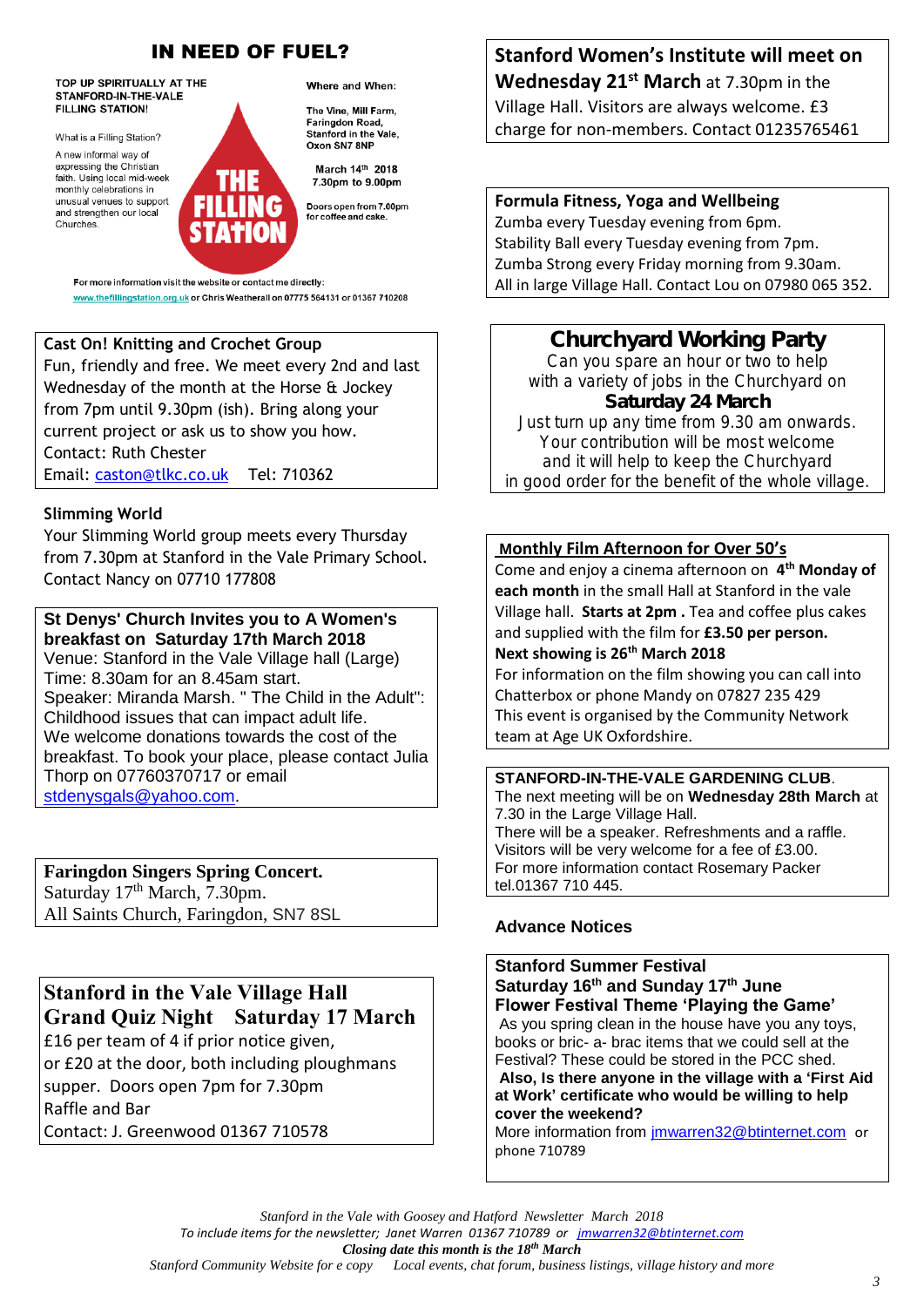Our second **Music in the Vale** concert in 2018 features internationally renowned pianist and composer **Lionel Sainsbury** performing piano masterworks by **Bach, Chopin** and **Rachmaninov**  plus **"a taste of Andalucía"**. The concert starts at **7.30pm** on **Saturday 7th April 2018** in **St. Denys' Church, Stanford in the Vale.**

Admission by programme £12.00 from Vogue Hairdressing, 28 High Street, Stanford in the Vale, 01367 710476 by reservation on 01367 718420, email [info@musicinthevale.net,](mailto:info@musicinthevale.net)

[DJPedderDPA@btinternet.com](mailto:DJPedderDPA@btinternet.com) or at the door. Tickets are selling fast so do make your bookings in good time.

#### **Stanford Gardening Club.**

6 Day Holiday to Ireland departing **May 31st.** Visits to several gardens, Dublin and the famous Bloom Festival. Staying at a 4\*Hotel and going by coach from Stanford. For more details please contact Rosemary Packer 01367 710445

# **Stanford Pre-school News**

Our older children have been doing an excellent job welcoming our new children and looking after them as they settle into their new Pre-school routine.

This term we have been talking about keeping healthy and healthy eating. The children played some board games based around healthy choices and then drew their own healthy plates. We talked about why we need to eat healthily and keep fit. We have had teeth cleaning activities and have been discussing the importance of looking after your teeth. We have also been making healthy Frittatas, which the children then take home to share with their family.

In January we held a themed French Day. We all dressed in the colours of the French flag and enjoyed a traditional French breakfast. At group time we learnt French words and songs with the help of one of the children's Mums (who happens to be French) and who also treated us to a very tasty homemade Galette! Merci beaucoup!

On Tuesday 6th Feb we had an early Valentine's breakfast, where the children invited loved ones into Pre-school to share a croissant and some fruit salad. The children also enjoyed writing letters and making cards for the people they love.

We have had fun making bird feeders and we have all enjoyed seeing an increase of birds to our garden, as a result.

Next term we will be focusing on helping children to develop their personal, social and emotional skills by talking about empathy and our feelings. Having spoken to the children about what they would like to find out about next term, the unanimous winner was Dinosaurs! We will be coming up with lots of fun activities to help the children learn and discover all about dinosaurs.

We also look forward to celebrating Chinese New Year with the children!

Please note: The Pre-School operates a waiting list, we advise parents wishing to secure a place for their child at the Pre-School to get their name down on to the waiting list as soon as possible. You can do this by contacting the Pre-School or popping in for an Enquiry form. Tel: 01367 718696



We are the School Council of Stanford in the Vale CE Primary School. Please read our school report below. **Sunflower Class**

In Sunflower Class we have been learning all about castles, who might live there and have taken part in a medieval style dance.

#### **Snowdrop Class**

In Year 1 we have been learning all about penguins. We have learnt where they live and what they eat – lots of fish. We have also learnt a story about a girl called Laura who wanted a pet penguin.

#### **Buttercup Class**

Year 2 have been busy presenting their homework projects on the Victorians. They included a chimney sweep, an invention timeline and some cool powerpoints.

#### **Bluebell Class**

In Year 3 we have been learning the story of Charlie and the Chocolate Factory and then writing our own versions with lots of description.

#### **Poppy Class**

Year 4 have enjoyed presenting our Viking homework projects which included a model of a Viking burial ground, a homemade longboat, some handcrafted chainmail, lots of incredible and unique shields, a Viking sea axe with leather sheaf and many more.

#### **Orchid Class**

Year 5 have been busy. We have been learning directions in French, fractions in maths and in art we have been drawing in the style of Picasso.

#### **Forget-me-Not**

In Year 6 we have been presenting our homework projects which we to do with the news in 2017. We have also woven our own Maya masks.

#### **Diary Dates**

Please join us at **St Deny's Church on Friday 9th March at 2:30pm for our Mothers' Day service.** 

Thank you for reading our report

*Stanford in the Vale with Goosey and Hatford Newsletter March 2018*

*Closing date this month is the 18th March*

*Stanford Community Website for e copy Local events, chat forum, business listings, village history and more*